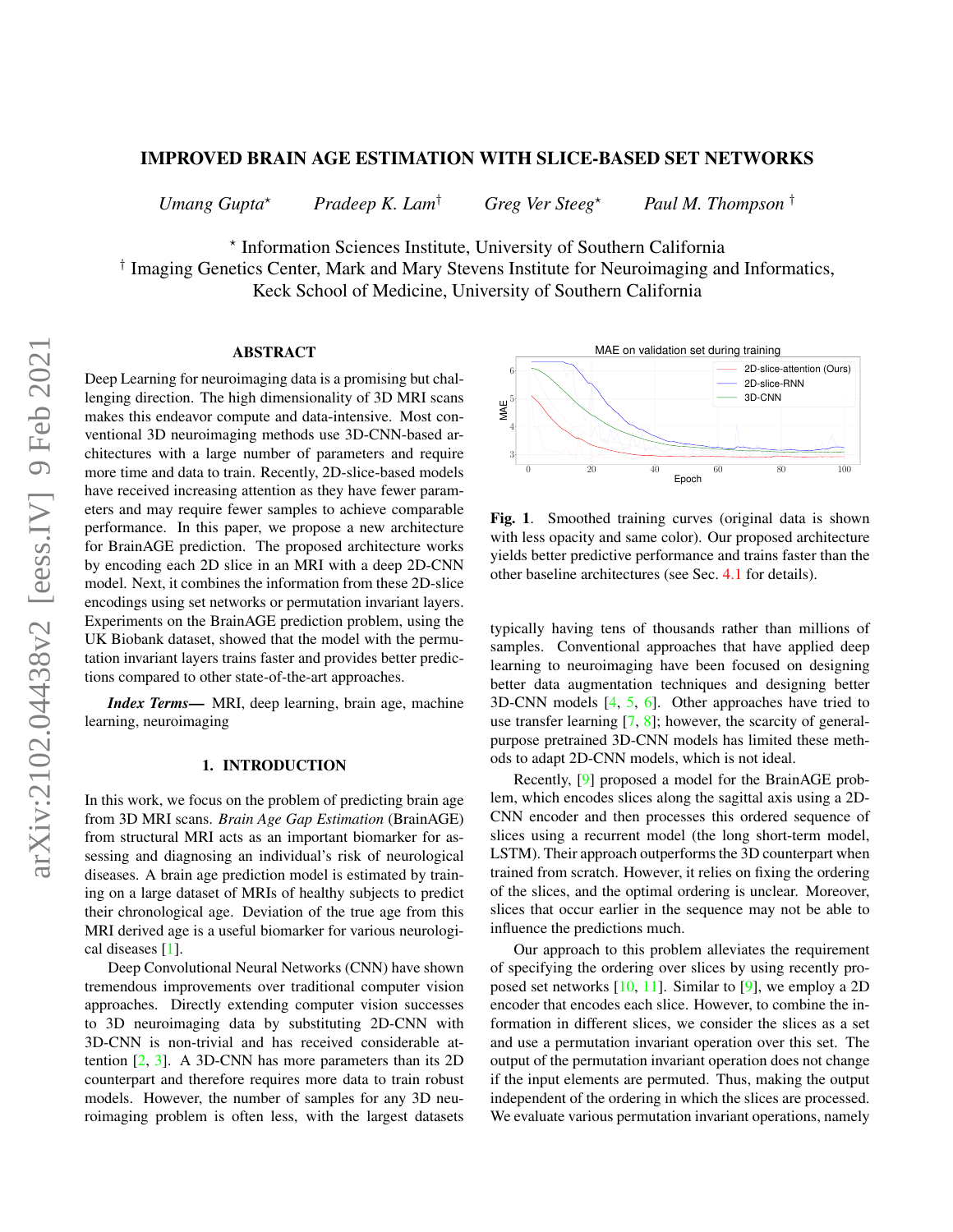

<span id="page-1-1"></span>Fig. 2. Model architecture with attention-based aggregation. Gray blocks are trainable parameters, whereas yellow blocks are operations only. Each scan is considered a set of slices and transformed to a set of encodings via a 2D-CNN encoder. Attention scores are computed using these encodings and the trainable query vector. Finally, the aggregated embedding is passed through the feed-forward layers to predict the age.

— mean, max, and a general weighted average operation implemented via attention. We evaluated the proposed models on the BrainAGE prediction problem in the publicly available UK Biobank dataset  $[12]$  and show that our model trains faster and provides better prediction than the other competitive baselines (see Fig. [1\)](#page-0-0).

### 2. MODEL

<span id="page-1-2"></span>Our model takes a 3D scan as input and encodes each slice using a 2D-CNN encoder. Next, it combines the slice encodings using an aggregation module (described in Sec. [2.2\)](#page-1-0), resulting in a single embedding for the scan. Finally, we pass this embedding through the feed-forward layers to predict the brain age. The model is trained end-to-end using MSE loss. A high-level overview of our architecture is shown in Fig. [2.](#page-1-1)

#### 2.1. 2D Encoder

The 2D-CNN encoder takes a single 2D slice as input and outputs a d-dimensional embedding for each slice. We use the same 2D encoder architecture as [\[9\]](#page-4-8) - the only difference is that number of filters in the last layer is  $d$ , which is decided by the dimension of the output of the aggregation module, described next.

#### <span id="page-1-0"></span>2.2. Aggregation via Permutation Invariant Layers

Once we have the encoding for each slice, we need to combine information across this set of slices. To this end, we use permutation invariant layers as the aggregation module; this makes the aggregation module's output independent of the slice order. The two most common permutation invariant operations are mean and max over the set  $[11]$ ; that is, we compute element-wise mean and max of all the slice encodings, respectively. Further, the mean operation can be generalized by using a weighted average of the encodings, where weights are computed using attention [\[10\]](#page-4-9). The attention is implemented as follows. Let  $q \in \mathbb{R}^{d' \times 1}$  be a trainable query

vector and  $r_i \in \mathbb{R}^{d \times 1}$  be the encoding of the  $i^{th}$  slice. We first transform  $r_i$  to key and value vector —  $k_i \in \mathbb{R}^{d' \times 1}$ and  $v_i \in \mathbb{R}^{d'' \times 1}$  respectively via appropriate linear layers. Next, we compute the attention scores for each encoding. If the number of slices are p, and  $K \in \mathbb{R}^{d' \times p}$  be the matrix of all key vectors. The importance weights or attention is computed as  $w = \text{softmax} \left\{ q^T K / \sqrt{d'} \right\}$ . Finally, we compute the weighted average of value vectors as the embedding for the scan as  $\sum_{i}^{p} w_i v_i$ . Multiple attention heads can be used so that the model can focus on different slices for prediction. To achieve m heads, we use  $q \in \mathbb{R}^{d' \times m}$ . We compute  $\left(\sum_i^p v_i\right)/p$ and  $\max_i^p v_i$ , ignoring the query and key vectors when using mean and max operation.

For ease of reference, we name the models using mean, max, and attention operation as *2D-slice-mean*, *2D-slice-max*, and *2D-slice-attention*, respectively. In our experiments, we vary  $d = d' = d'' \in \{32, 16\}$ , and vary  $m \in \{1, 2, 4, 8\}$ . However, we found that the results are not very sensitive to  $d$ or m. Therefore, we fix  $d = 32$ ,  $m = 1$  for all the models. We use one hidden layer network with 64 activations as the feedforward layer. We used slices along the sagittal axis; however, we find that the results do not change much if we use slices along the coronal or axial direction, as discussed in Sec. [4.4.](#page-3-0)

### 3. EXPERIMENT SETUP

## 3.1. Dataset

We use the same dataset and set-up as [\[9\]](#page-4-8). In particular, a subset of 10,446 subjects - with no psychiatric diagnosis as defined by ICD-10 criteria - was selected from 16,356 subjects in the UK Biobank dataset  $[12]$ . We used the same preprocessing, and the final dimension of the images is  $91 \times$  $109 \times 91$ . The training, test, and validation set sizes were 7,312, 940, and 2,194, with a mean chronological age and standard deviation of 62.6 and 7.4 years.

## 3.2. Baselines

3D-CNN: Most conventional deep learning approaches for BrainAGE estimation use 3D-CNNs [\[4,](#page-4-3) [5\]](#page-4-4). They adapt conventional 2D-CNN architectures to work on 3D images by replacing 2D operations with 3D operations. For instance, 2D convolutions are replaced with 3D convolutions, 2D maxpooling is replaced with 3D max-pooling, and so on. We adapt the 2D encoder mentioned in Fig. [2](#page-1-1) and Sec. [2](#page-1-2) to work with 3D images. Instead of using an aggregation module, we pass the encodings through another 3D convolution to produce a single node output. This architecture is the same as [\[4\]](#page-4-3) but uses instance-norm instead of batch-norm after each convolutional layer due to the instability of batch-norm with smaller batch sizes.

2D-Slice-RNN: We also compare our approach to the recently proposed *2D-slice-RNN* approach of [\[9\]](#page-4-8). Similar to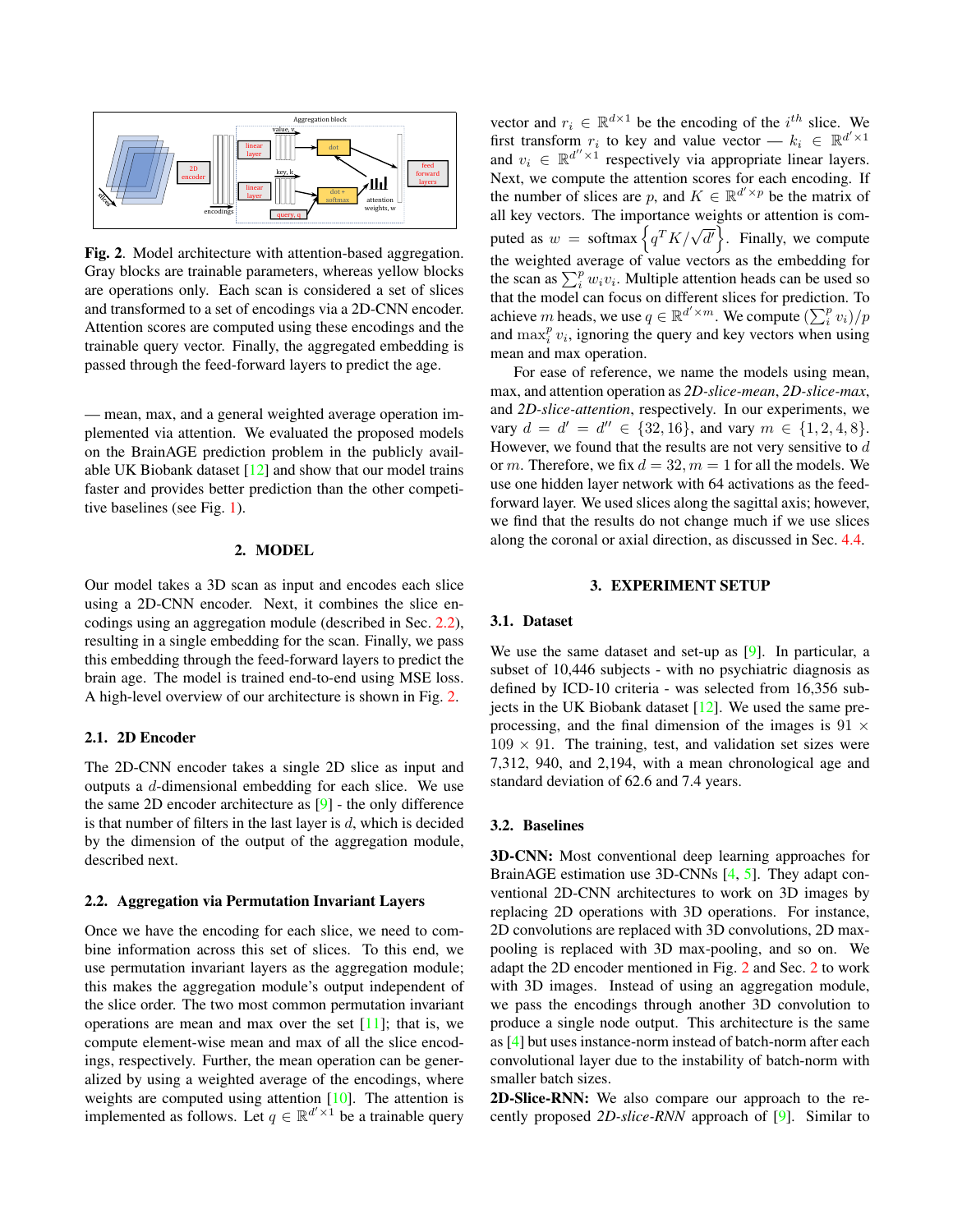| Method                           | <b>MAE</b> | Parameters |
|----------------------------------|------------|------------|
| 3D-CNN                           | 3.017      | 2,948,801  |
| 2D-slice-RNN                     | 3.002      | 1,070,403  |
| 2D-slice-attention $(m=1, d=32)$ | 2.855      | 1,000,769  |
| 2D-slice-mean                    | 2.823      | 998,625    |
| 2D-slice-max                     | 4.213      | 998,625    |

<span id="page-2-1"></span>Table 1. MAE on Test set (lower is better).

our approach, they compute 2D encodings by taking slices along the sagittal axis. However, the sequence of encoding is aggregated by an LSTM. Their approach used fewer parameters and has been shown to outperform the corresponding 3D-CNN architecture. We use the same feature embedding size (2) and hidden state size of LSTM (128) and apply gradient norm clipping during the training with value 1 as used in their paper.

## 3.3. Training Setup

Each model is trained for 100 epochs with the Adam optimizer, a weight decay of  $10^{-4}$ , a learning rate of  $10^{-4}$ , and a batch size of 8 with MSE loss. The last layer's bias is initialized with the mean age of the training set (62.68 years). We pick the best model by monitoring the performance on the validation set and report the mean absolute error (MAE) between the predicted and the true age on the test set. The code for all the experiments is publicly available at *[https:// git.io/JtazG](https://git.io/JtazG)*.

#### 4. RESULTS

### <span id="page-2-0"></span>4.1. Faster Training & Better Predictions

Table [1](#page-2-1) summarizes the mean absolute error (MAE) and the number of parameters for all the methods. Our approach using mean and attention operations outperforms all the other methods while also being parameter efficient. It trains faster than *2D-slice-RNN* and *3D-CNN* as shown in Fig. [1.](#page-0-0) *2Dslice-RNN* suffers from the issue of having to process all the slices sequentially. Consequently, if an important slice is towards the beginning of the sequence, it may take significant training steps to learn to propagate that information into the embedding. During the initial training phase of *2D-slice-RNN*, the loss did not decrease (see Fig. [1\)](#page-0-0), which supports this hypothesis. Instead, each slice encoding directly contributes to the embedding when using a permutation invariant layer, therefore receiving better gradient updates. We see that the max operation performs poorly. We attribute this to the following  $-1$ ) only weights corresponding to the max neuron are updated during each iteration, 2) the max operation is susceptible to outliers, so a slight change in input might lead to a large change in output. This effect can be seen in Table [2](#page-2-2) and [3,](#page-2-3) where missing slices lead to less sensitivity to

| Method                 | $k=1$ | $k=2$ | $k=4$ | $k=5$ | $k=10$ |
|------------------------|-------|-------|-------|-------|--------|
| $3D-CNN*$              | 3.01  | 3.28  | 3.77  | 3.95  | 5.21   |
| 2D-slice-RNN           | 3.00  | 3.46  | 5.65  | 6.09  | 6.98   |
| $2D\text{-slice-RNN*}$ | 3.00  | 3.08  | 3.28  | 3.53  | 4.42   |
| 2D-slice-attention     | 2.85  | 2.91  | 3.02  | 3.17  | 3.77   |
| 2D-slice-mean          | 2.82  | 2.87  | 3.00  | 3.18  | 3.77   |
| 2D-slice-max           | 4.21  | 4 10  | 3 97  | 411   | 4.18   |

<span id="page-2-2"></span>**Table 2.** Test MAE when all but every  $k^{th}$  slice is dropped, \* indicates evaluation with data imputation.  $k=1$  means no missing slices.

| Method                 | 100% | 50%  | 25%  | 20%  | $10\%$ |
|------------------------|------|------|------|------|--------|
| $3D-CNN*$              | 3.01 | 3.51 | 4.35 | 4.60 | 5.44   |
| 2D-slice-RNN           | 3.00 | 4.96 | 6.17 | 6.42 | 6.96   |
| $2D\text{-slice-RNN*}$ | 3.00 | 3.23 | 3.71 | 3.93 | 4.89   |
| 2D-slice-attention     | 2.85 | 3.02 | 3.33 | 3.45 | 4.07   |
| 2D-slice-mean          | 2.82 | 2.97 | 3.26 | 3.35 | 3.91   |
| 2D-slice-max           | 4 21 | 4 OS | 4.02 | 4.03 | 4.13   |

<span id="page-2-3"></span>Table 3. Test MAE when slices are missing at random (averaged over 10 evaluation runs), \* indicates evaluation with data imputation. Columns indicate  $\%$  of slices available.

outliers. Thus, the performance does not degrade or even improves slightly when using max operation. Attention generalizes the mean operation in theory; however, its performance is slightly worse or the same as the mean operation.

#### 4.2. Tolerance to Missing Slices

In practice, some clinical centers may use a sparser MRI acquisition (e.g., slices 5-mm apart), or scans may lack some slices due to artifacts or due to an incomplete field of view that fails to cover the entire brain. It is also of interest whether a limited slice set is sufficient, allowing reduced file transfer or faster processing, and understanding if there is redundancy in the training data. We simulate these situations in two ways — 1) we remove all but every  $k^{th}$  slice from the scans (Table [2\)](#page-2-2); 2) we keep a fixed percentage of slices chosen at random from the scans (Table [3\)](#page-2-3). We do this for each scan in the test set and evaluate the models trained on complete data, i.e., without missing slices. As 3D-CNN cannot be used without imputing the missing slices, we impute data by substituting the missing slices with the nearest available slice. Our method does not depend on the ordering of the slices; therefore, it does not require imputation and can handle missing slices gracefully. Our approach considers slices as a set rather than an ordered sequence. Therefore, It can tolerate missing elements in the set, and performance is only slightly worse than when all the data is present. Due to *2D-slice-RNN*'s dependence on the ordering, it performs better with data imputation.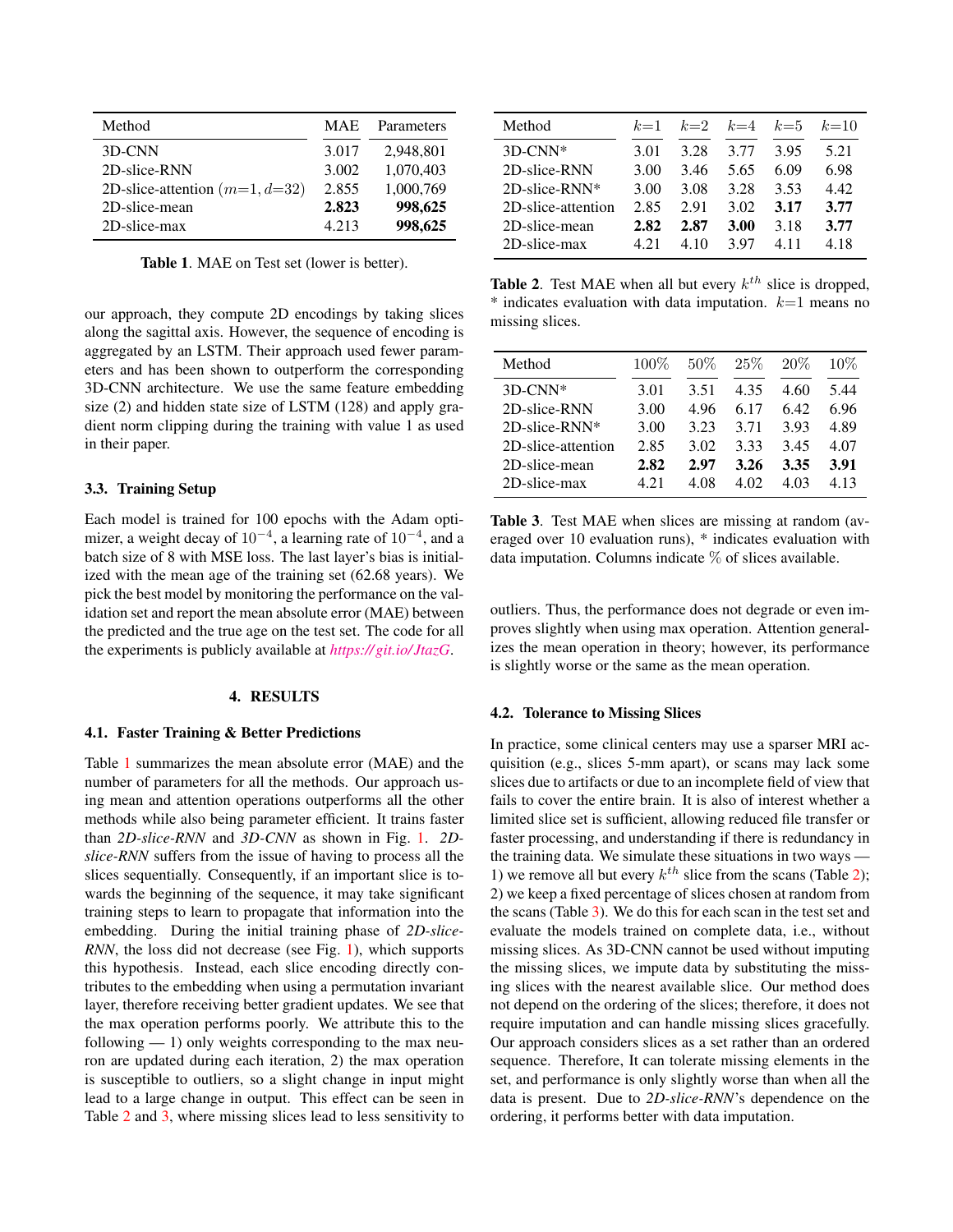| Method             | $n=1000$ | $n=2500$ | $n=5000$ |
|--------------------|----------|----------|----------|
| 3D-CNN             | 3.74     | 3.36     | 3.17     |
| 2D-slice-RNN       | 3.74     | 3.43     | 3.06     |
| 2D-slice-attention | 3.39     | 3.12     | 2.92     |
| 2D-slice-mean      | 3.38     | 3.13     | 2.94     |

**Table 4.** MAE on test set when trained with  $n$  samples.

<span id="page-3-1"></span>

| $Axis \rightarrow$ |       | Sagittal Coronal | Axial |
|--------------------|-------|------------------|-------|
| 2D-slice-attention | 2.855 | 2.948            | 3.102 |
| 2D-slice-RNN       | 3.002 | $3.266*$         | 3.107 |

<span id="page-3-2"></span>Table 5. Effect of using slices along different axis, \* indicates model trained with learning rate  $10^{-5}$ 

## <span id="page-3-3"></span>4.3. Learning with less data

Table [4](#page-3-1) summarizes the results when fewer training samples are available. We use a subset of  $n$  samples from the training set and keep the number of updates the same as training with all the data. The performance gap between our model and the baselines is further enhanced when fewer training samples are available, suggesting the proposed model's usefulness.

## <span id="page-3-0"></span>4.4. Using Slices along a Different Axis

We summarize the results of using slices along the axial and coronal axis in Table [5](#page-3-2) with the *2D-slice-attention* and *2Dslice-RNN* model. The performance was only slightly worse than using slices along the sagittal axis. *2D-slice-RNN* was unable to learn when sliced along the coronal axis, and we found that it was necessary to reduce the learning rate. Therefore, we used a learning rate of  $10^{-5}$ .

### 5. DISCUSSION

In this paper, we proposed a new 2D-slice-based architecture for BrainAGE estimation. By considering the slices as a set and using permutation invariant layers instead of LSTM (as in [\[9\]](#page-4-8)), our model combines information across slices more efficiently. It converges faster and outperforms other deep learning architectures when trained from scratch. By avoiding dependence on slice order, the proposed model is also tolerant to missing slices in the scans.

Other approaches have also employed 2D-slice-based CNN models for neuroimaging data. [\[7\]](#page-4-6) used only slices with the highest entropy to learn the model; even so, such criteria may lead to poor outcomes, as a noisy slice can have high entropy but less information. [\[13\]](#page-4-12) evaluated the possibility of using pretrained 2D-residual networks for Alzheimer's disease diagnosis. [\[14\]](#page-4-13) considers each slice as an independent sample for Alzheimer's disease diagnosis, which increases the number of samples available for training. 2D-CNNs were often chosen, as pretrained networks are widely available for 2D (but not 3D) images. [\[8\]](#page-4-7) used transfer learning with pretrained ImageNet models to predict brain age; they consider each slice as an independent sample and output the median as the prediction. When trained from scratch, this procedure yields a very high MAE (around 3.87) than the models we have discussed. 2D-slice-based approaches can be more efficient to train as they share parameters across the slices leading to fewer parameters in the model. Most of these approaches either use only a few of the slices selected via pre-processing or consider each slice as an independent sample, combining the results via ensembling. Thus, these models cannot be trained in an end-to-end fashion. Our approach combines information across all the slices using permutation invariant operations, enabling model training in an end-to-end fashion and learning to ignore any slices that are not beneficial for the task. It is also possible to leverage transfer learning with our model. For instance, one may use a pretrained 2D encoder, and the rest of the model can be trained from scratch. An extensive comparison with transfer learning and other classical approaches is left as future work.

In Sec. [4.3,](#page-3-3) we found that performance gaps are enhanced when fewer samples are available. This gap can be attributed to encoding slices with parameter efficient 2D-CNN rather than 3D-CNN. Even though our model encodes slices with a 2D-CNN, it is a 3D architecture when looked at end-to-end. Thus, it may provide the same expressiveness with fewer parameters. We believe that other neuroimaging prediction tasks may also benefit from this architecture.

Our proposed architecture provides improved brain age prediction for healthy subjects. To further validate the outputs as a biomarker of brain aging or neurological diagnosis  $[15, 16]$  $[15, 16]$  $[15, 16]$ , we plan to further evaluate the model on  $(1)$  outof-distribution samples including people with neurodegenerative diseases, and (2) data from different scanners. We also plan to test if the brain-age delta produced by our model is associated with health-related outcomes and future decline.

As this work's focus is proposing new architecture, we considered a simplified scenario, testing the methods on one dataset without considering the scanner's effects, site, and other biases. Some recent works tackled these problems by proposing novel training objectives. For instance, [\[17\]](#page-4-16) uses adversarial learning to learn a model for brain age prediction, focusing on generalization across three cohorts with different scanning protocols and age distributions. [\[18\]](#page-4-17) proposed an unsupervised method to adjust for site effects. [\[19\]](#page-4-18) used attention-based models for domain adaptation, which identify the most important brain regions to focus on. In contrast, our permutation invariant attention layer, inspired by [\[10\]](#page-4-9), works by identifying the most important slice. The proposed architecture is compatible with these objectives. Future work should test how well the model generalizes in datasets with differences in scanning protocols and populations.